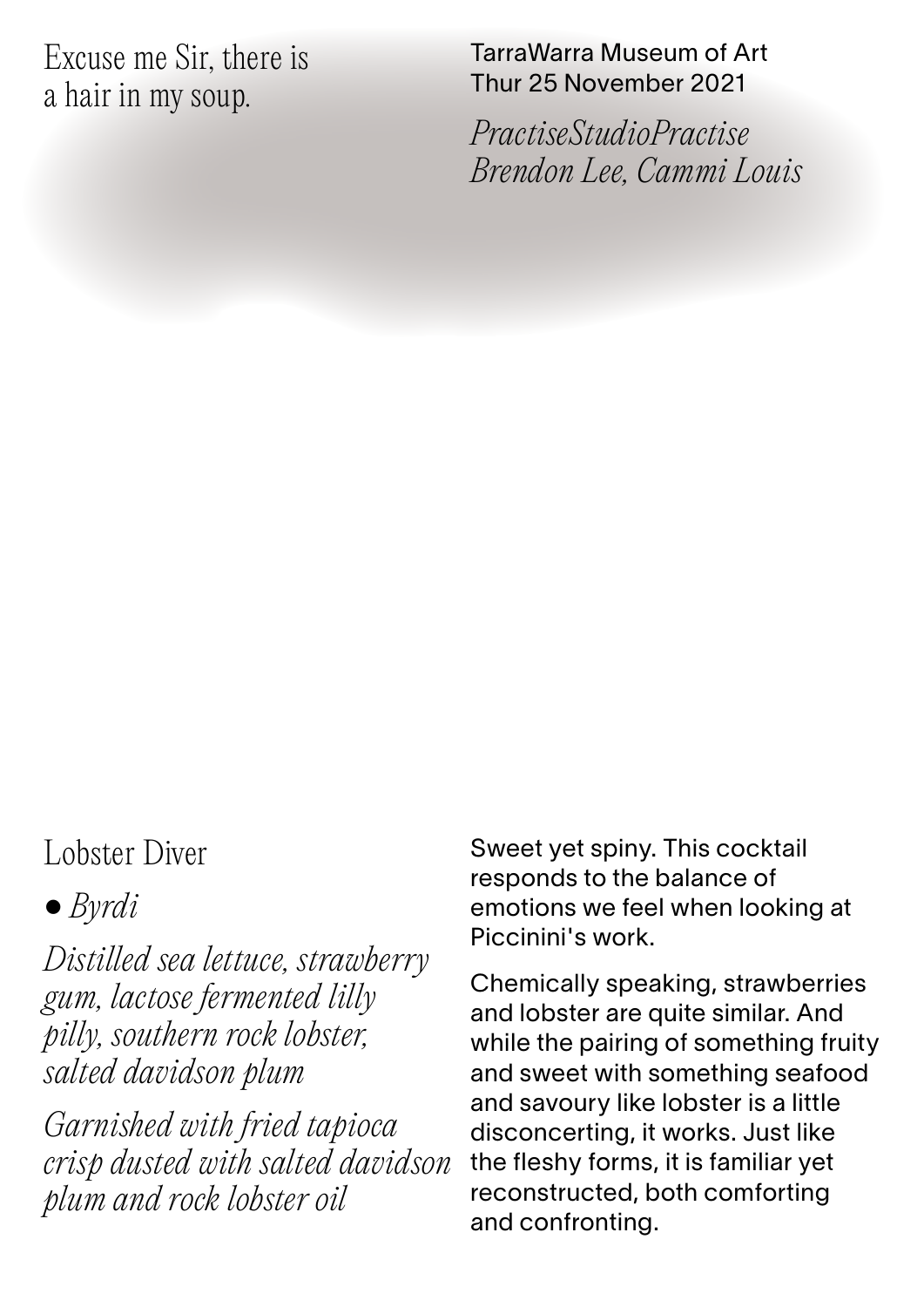Gallus gallus domesticus and zea mays soup *Chicken and corn soup*

Hors-d'œuvre of the overlooked

*Crisp, cabbage and kangaroo tartare*

## Homes for rent

*Smoked button mushrooms in green butter served within a snail shell*

Guests are handed a soft paper bowl with a lump of gelatinous chicken stock. Throughout, hair like yet edible strands of chili make for a visceral sight. A hot corn consomme is poured over the mass, rendering it smooth, and easily sipped.

There is a fecundity in both of these ingredients which we found humble and interesting. The cabbage, grown to obscene sizes (62kg!) reminds us of human's strangest endeavours.

Further, we anthropomorphize these little beauties, imagining that babies sprout within. Meanwhile our most accessible and perhaps sustainable meat remains quite unnurtured and unfavoured. Together they form a symphony of human peculiarity.

From famine to fine dining snails are a miraculous food source. One might imagine what a snail's footprint looks like, and sustainably speaking it is very small.

As an alternative to common livestock the stail is lower emitting and eats a range of organic waste matter. Yet here the snail has left its home and we have imagined, like all good fungi does, a mushroom has taken refuge.

A considered vessel *Savoury popcorn sphere*

## Dipped chimeras

The Mandarin Orange

• *Lucy Whitlow (Osteria ilaria) An entirely edible mandarin filled with ricotta cheesecake put between two thin spent coffee ground cookies*

*Hunted & Gathered chocolate fondue with dipped pineberries*

Within Particia's studio glances to this corner or that shelf reveals fascinating discoveries. A flesh toned slug, or a room full of hair and eyeballs. Among largely organic and functional materials was an outlier, a brightly packaged popcorn box; family sized of course. This mouthful, a savoury corn pop.

Pineberry is a hybrid cross from Fragaria chiloensis and Fragaria virginiana, a true chimaera of the fruit world. The interception and cross-breeding of plant species is exceptionally common. Sadly this process is largely held by large corporations who then copyright breeds, it is largely corporations that manage this process, not chefs, not farmers. This dish hopes to start the conversation that this process should be democratic and welcomed. Food that can grow better, with less water, within our apartments is all possible through food chimaeras.

A mandarin is actually just a type of orange. Plucked off a tree, plump and oblate. This citrus morsel is not routund from the sun however, it is filled with fresh ricotta. A synergy of unexpected flavour and reward.